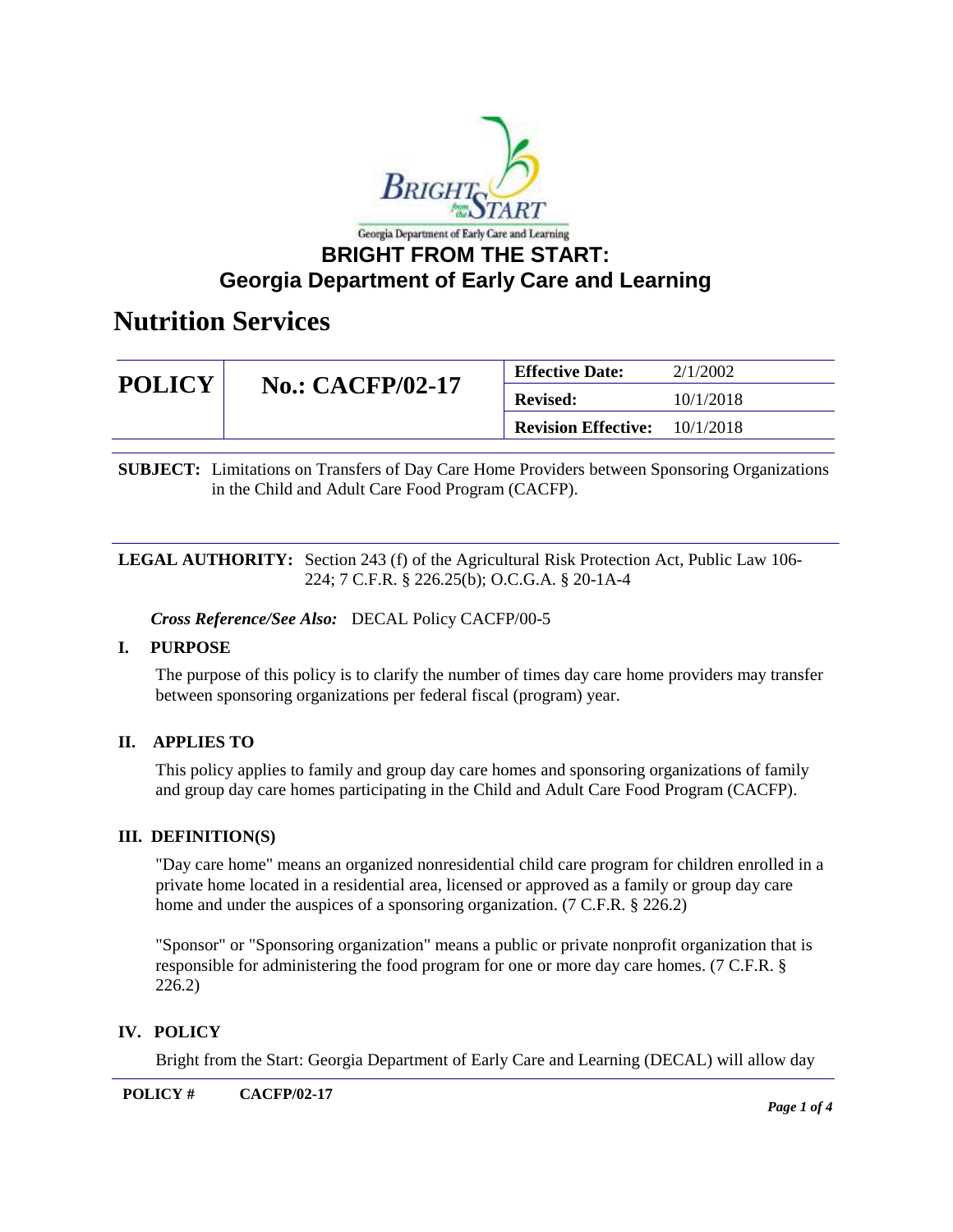|                                          | <b>Effective Date:</b>     | 2/1/2002  |
|------------------------------------------|----------------------------|-----------|
| <b>POLICY</b><br><b>No.: CACFP/02-17</b> | <b>Revised:</b>            | 10/1/2018 |
|                                          | <b>Revision Effective:</b> | 10/1/2018 |

care home providers to transfer between sponsoring organizations pursuant to applicable law and according to the procedures outlined in this policy. Day care home providers may transfer to a different sponsoring organization one time per federal fiscal (program) year unless DECAL approves, for good cause, any additional transfer(s) within the year. "Good cause" transfers are granted at the discretion of DECAL and are evaluated on a case-by-case basis. Examples of good cause include, but are not limited to:

- The sponsoring organization is out of business;
- The sponsoring organization no longer participates in the CACFP;
- The sponsoring organization terminates for convenience its agreement with the day care home provider. However, if the agreement is terminated for cause, the provider may not participate in the CACFP if the provider's appeal rights have been exhausted or the decision to terminate is upheld by the Hearing Official;
- Repeated failure of the sponsor to disburse program payments to the provider within five business (5) working days; or
- Failure of the sponsor to provide technical assistance to the provider.

A sponsoring organization must comply with DECAL Policy CACFP/00-5 when adding providers to its day care home sponsor agreement.

## **V. PROCEDURE(S)**

A. Transfers under the "one time in the federal fiscal (program) year" option

 Day care home providers wishing to transfer between sponsoring organizations must complete the following steps in order to comply with this policy and to successfully complete a transfer:

 Step 1: Submit to the current sponsoring organization a written request to terminate the program agreement with the sponsor. The sponsor will complete and forward to the day care home provider a Termination Acknowledgment. If the sponsor is a GA ATLAS user, they must also terminate the provider on the web-based system. (See CACFP/02-14 Required Use of and Access to the Child Nutrition Program (GA ATLAS) web-based system.)

 Step 2: Provide the new sponsoring organization with the Termination Acknowledgment. The new sponsor must complete the DECAL Child and Adult Care Food Program- Day Care Homes Enrolled Homes and Update Summary Form, adding the provider to its sponsorship. The new sponsor must then submit to form and a copy of the Termination Acknowledgement to DECAL.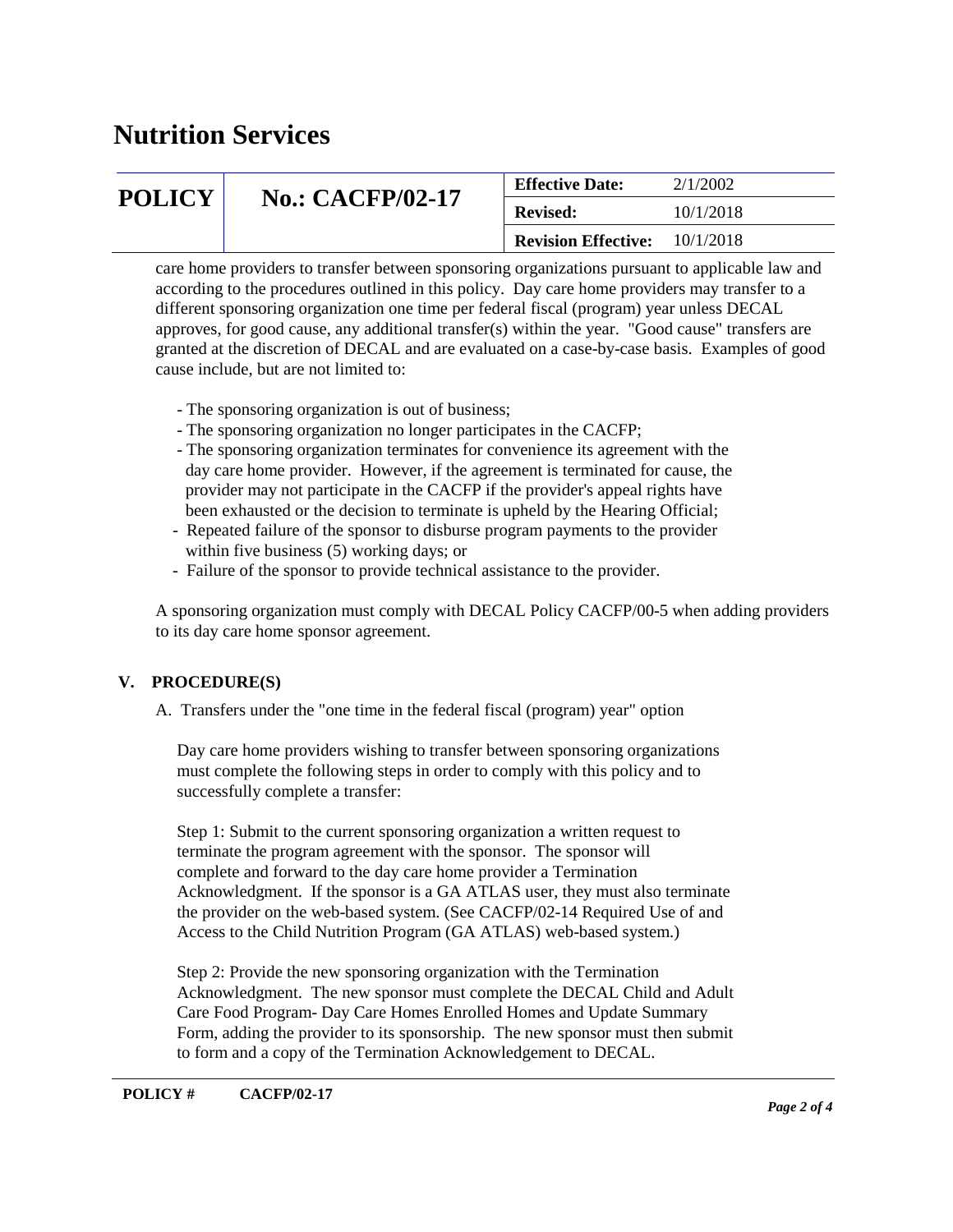| <b>POLICY</b> | <b>No.: CACFP/02-17</b> | <b>Effective Date:</b>     | 2/1/2002  |
|---------------|-------------------------|----------------------------|-----------|
|               |                         | <b>Revised:</b>            | 10/1/2018 |
|               |                         | <b>Revision Effective:</b> | 10/1/2018 |

 The new sponsor must maintain in its records a copy of the Enrolled Homes and Update Summary Form and the Termination Acknowledgement. Under DECAL Policy CACFP/00-5, DECAL must receive requests for additions to day care home sponsors' contracts by the 5th of the month that the provider wishes the change to be effective. Unless and until all of the documents required by this policy and Policy CACFP/00-5 are received by DECAL, the day care home will not be considered as part of the new sponsoring organization and shall not be included in that sponsor's claim for reimbursement. The new sponsor must add the new provider into the web-based system by the last day of the preceding month that the provider wishes the change to be effective and forward the registration forms to DECAL.

 Step 3: DECAL will notify the sponsor in writing that the day care home provider has been added to its sponsorship (the transfer has been completed) or that the transfer is incomplete and the action(s) required for completion.

B. Transfers for "good cause"

 When a day care home provider has transferred to a new sponsoring organization using its "one time in the federal fiscal (program) year" option, it is prohibited from transferring again unless there is good cause for the transfer. Included in this policy statement are examples of good cause. The procedures for requesting a good cause transfer are as follows:

 Step 1: The day care home provider must submit to DECAL, in writing, a request to transfer for good cause. This written request must identify the reason(s) for the transfer and how the transfer benefits the day care home provider's operation of the CACFP.

 Exception: A day care home provider does not need to submit a written request to transfer for good cause if the transfer is due to the sponsoring organization going out of business, voluntarily terminating its participation in the CACFP, or being terminated from the CACFP. In these cases, the day care home provider need only submit to the new sponsoring organization the Letter of Termination received from the previous sponsor and the new sponsor must complete the steps under Part A of these procedures to complete the transfer.

Step 2: DECAL will review the request for transfer for good cause. DECAL will